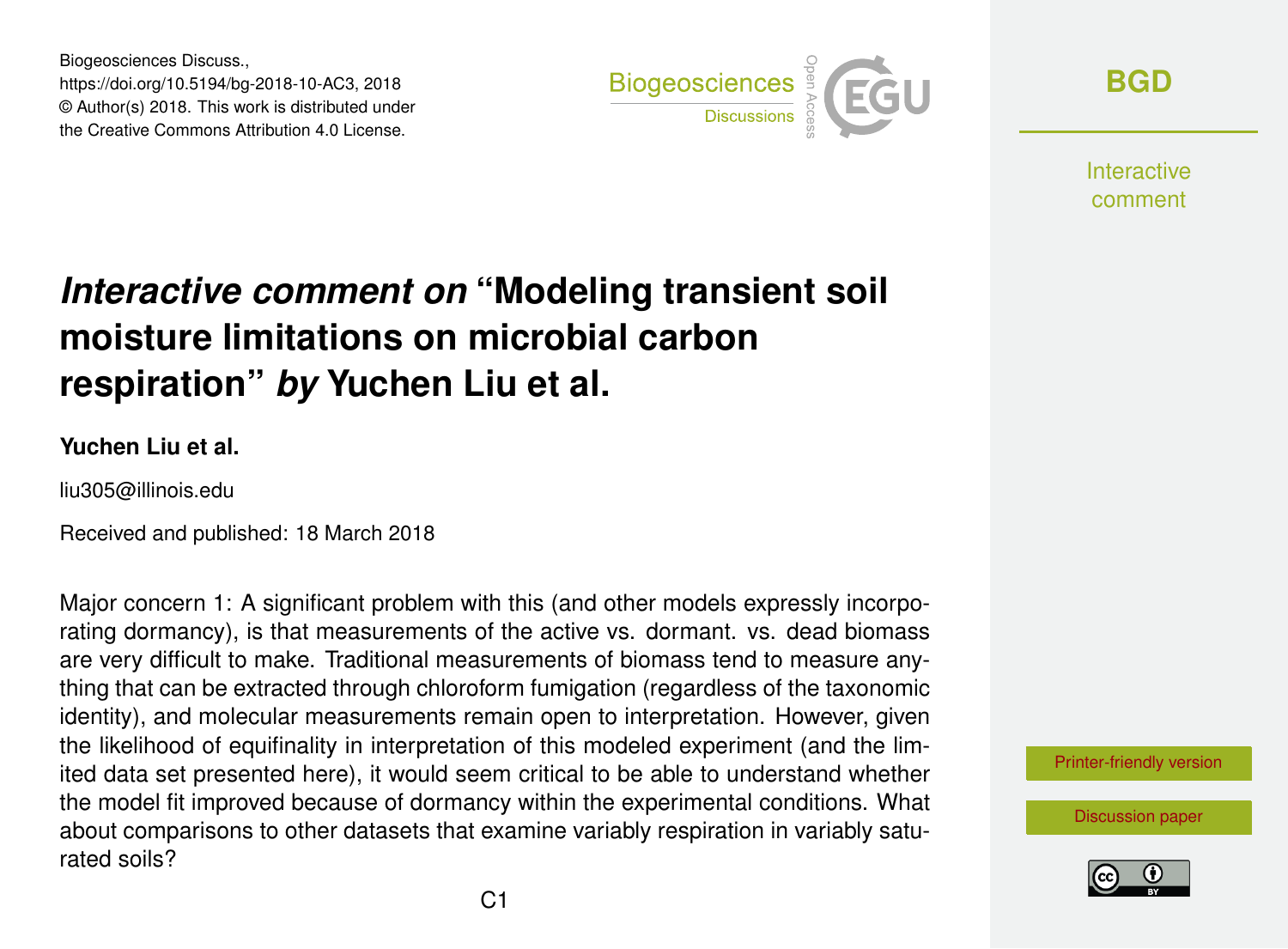We thank the reviewer for their insight regarding the measurement of the active vs. dormant vs. dead biomass, and we wholeheartedly agree that this measurement is very difficult to make. In this study, we've shown that the DM model uniquely reproduces the transient 'Birch' behavior, and acquired a lower AIC value in simulating the shallow and intermediate soil samples, indicating this structure is the superior approach for further application. We argue that even if the measurement of different biomass pools is difficult, the improved performance is still worth the measurement. To address this concern, we are adding a new paragraph in section "5.4 Future directions" indicating that we will further examine the DM model under variable soil moistures using extended datasets which we are currently developing.

Major concern 2: Furthermore, I am find the manuscript quite difficult to follow. The unconventional layout is really quite confusing, and the discussion proceeds as an extended results section. The introduction is very good, but overall, I think a thorough reconsideration of the layout is in order.

We thank the reviewer for this observation and completely agree that there is a broad range of organizational approaches used in such model development papers. The reason we settled on this structure is that the development of the 4 models in increasing complexity is only justified when the datasets are already presented and used as a point of comparison to the simulations. Thus, we thought that splitting model development into an earlier section would leave readers with a poor understanding of why this hierarchical model framework is being developed. However, since all three anonymous referees have explicitly pointed out this problem, we've decided to change the structure to the more traditional model development within the earlier 'materials and methods' section and the model results within the latter 'results' section. The model description will be shortened, emphasizing the differences between the four models, and some of the currently detailed information will be moved into supplementary. In addition, the subtitles of the "Discussion" section will be modified to directly state the main takehome point of each subsection, focusing more on the big-picture questions. A new

**[BGD](https://www.biogeosciences-discuss.net/)**

Interactive comment

[Printer-friendly version](https://www.biogeosciences-discuss.net/bg-2018-10/bg-2018-10-AC3-print.pdf)

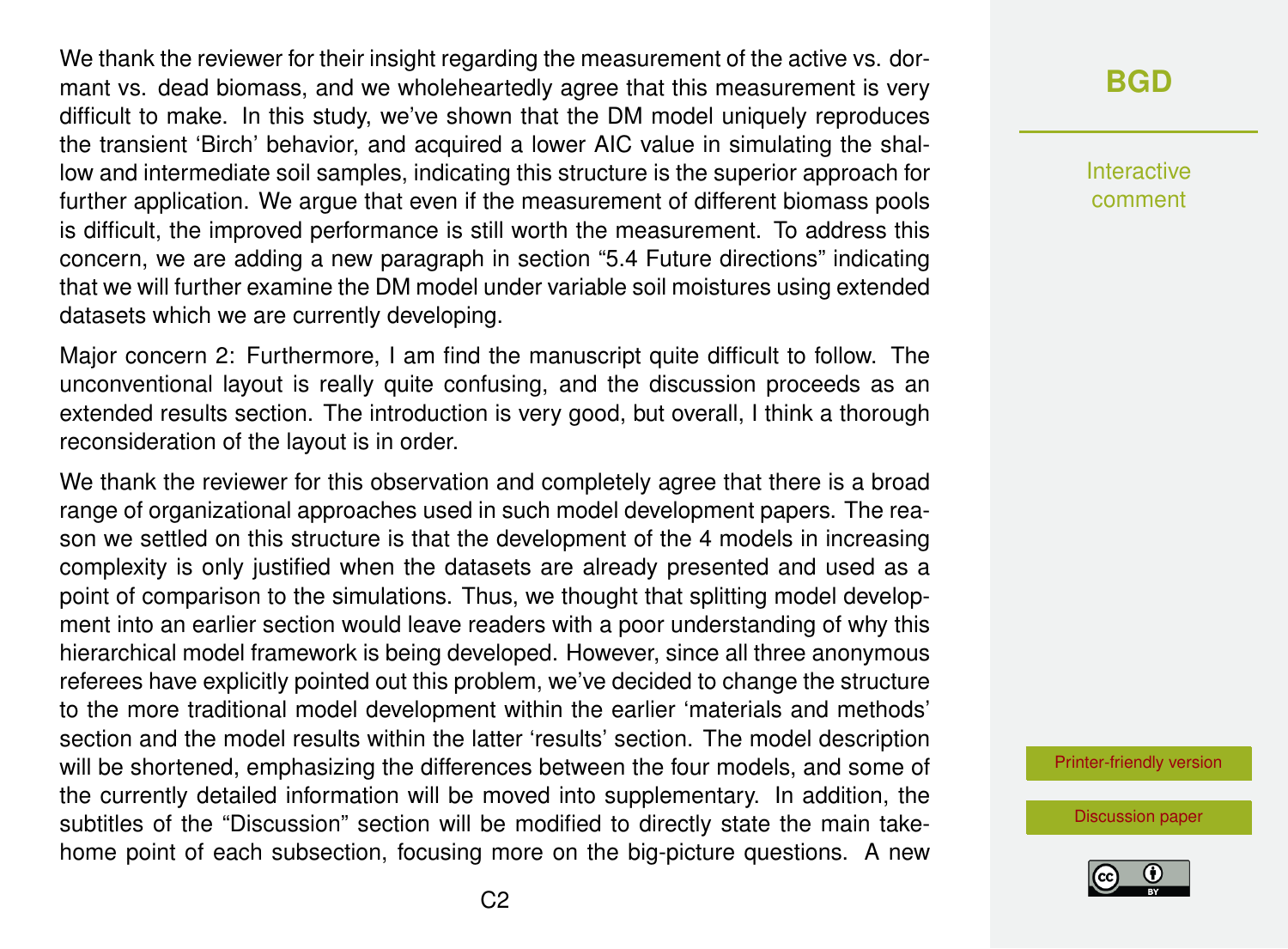paragraph will be added after line 377 as a summary containing the key points of the discussion section. Another paragraph will be added to section "5.4 Future direction" specifically about how we are going to upscale the reactive transport model with the application of the DM2 model, for improved simulation of hillslope to watershed scale carbon cycling.

Minor comments: 1) Ln 112: This is quite an irrelevant description of microbial communities. It's an operational definition used for ease of characterization an generally derived for higher organisms. Yet microorganisms tend to be metabolically flexible, and realistically fall across a continuum from r- to k-strategist, with little accumulation at either end.

The reviewer correctly points out that microorganisms tend to be metabolically flexible. To address this comment we have removed the terms r- and K- strategists in the paper, and the two kinds of microbes are instead described by their distinct response to soil moisture contents.

2) Ln 206: This is a pedantic point, but why write 'degrees celsius', as opposed to using symbols?

The symbol âDČ is now used in line 206.

3) Ln 215: Why do the results appear here? Where is the model description?

The structure of the paper will be modified with the results reported in the "Results" section.

4) Ln 262: These aren't really communities right? Just two 'organisms' with differing kinetic values for Michaelis-Mentoin terms and growth rates?

The word "communities" has been changed to "organisms".

5) Ln 295: The comma after 'pathway' isn't required.

The comma has been deleted.

Interactive comment

[Printer-friendly version](https://www.biogeosciences-discuss.net/bg-2018-10/bg-2018-10-AC3-print.pdf)